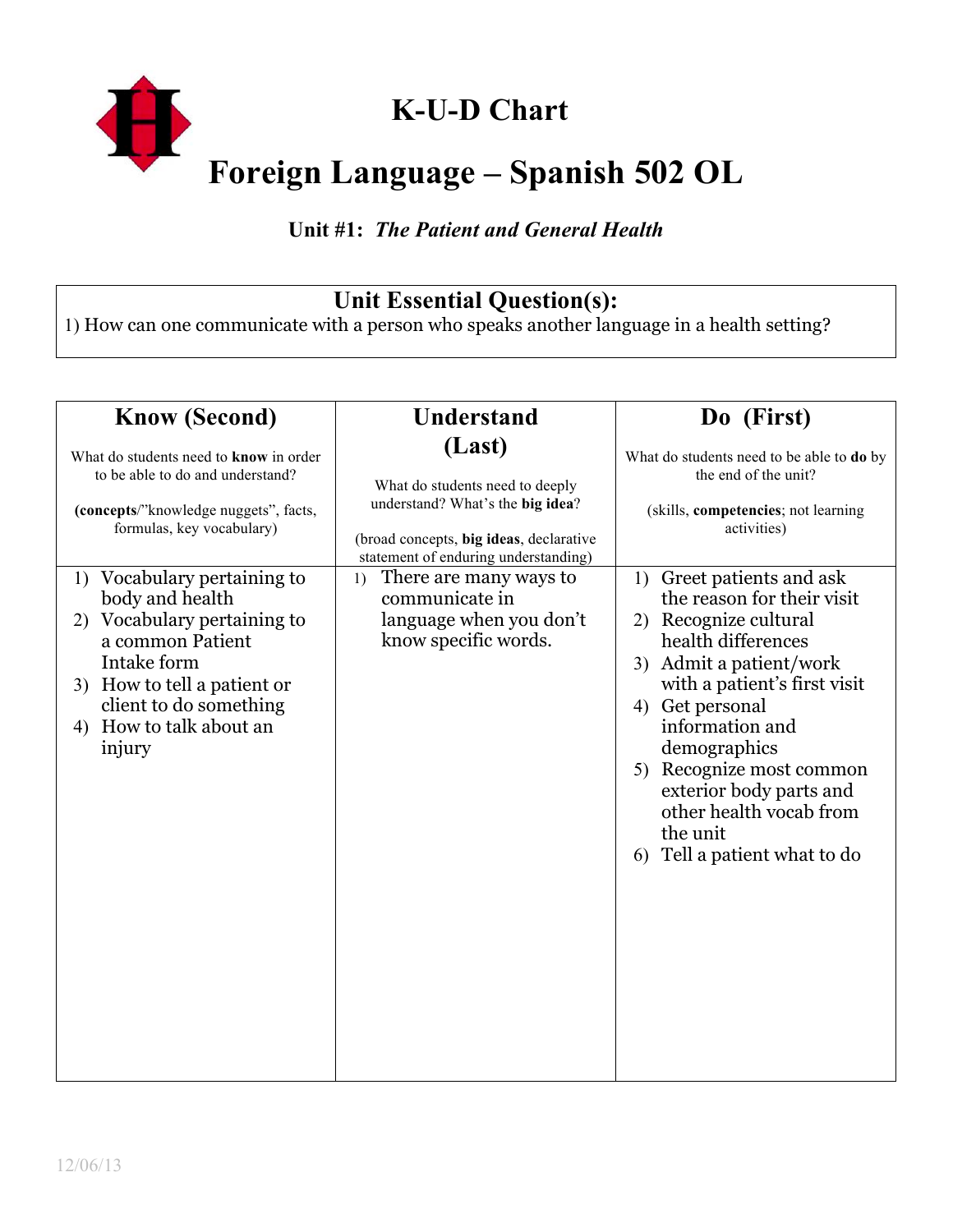1) What can happen if you make assumptions about one's background?

2) How do we assess a situation before making decisions?

| <b>Know (Second)</b><br>What do students need to know in order<br>to be able to do and understand?<br>(concepts/"knowledge nuggets", facts,<br>formulas, key vocabulary) | <b>Understand</b><br>(Last)<br>What do students need to deeply<br>understand? What's the big idea?<br>(broad concepts, big ideas, declarative<br>statement of enduring understanding) | Do (First)<br>What do students need to be able to do by<br>the end of the unit?<br>(skills, competencies; not learning<br>activities)                                  |
|--------------------------------------------------------------------------------------------------------------------------------------------------------------------------|---------------------------------------------------------------------------------------------------------------------------------------------------------------------------------------|------------------------------------------------------------------------------------------------------------------------------------------------------------------------|
| How to get basic initial<br>1)<br>patient information<br>The signs and symptoms of a<br>2)<br>heart attack<br>The triggers and causes of<br>3)<br>high blood pressure    | It is important to learn the<br>1)<br>background of patients<br>before making decisions.<br>It is important to<br>2)<br>understand all<br>information before<br>making an assessment. | 1) Get basic patient intake<br>information<br>Discuss high blood<br>2)<br>pressure and heart attacks<br>Know the questions to ask<br>3)<br>to check for a heart attack |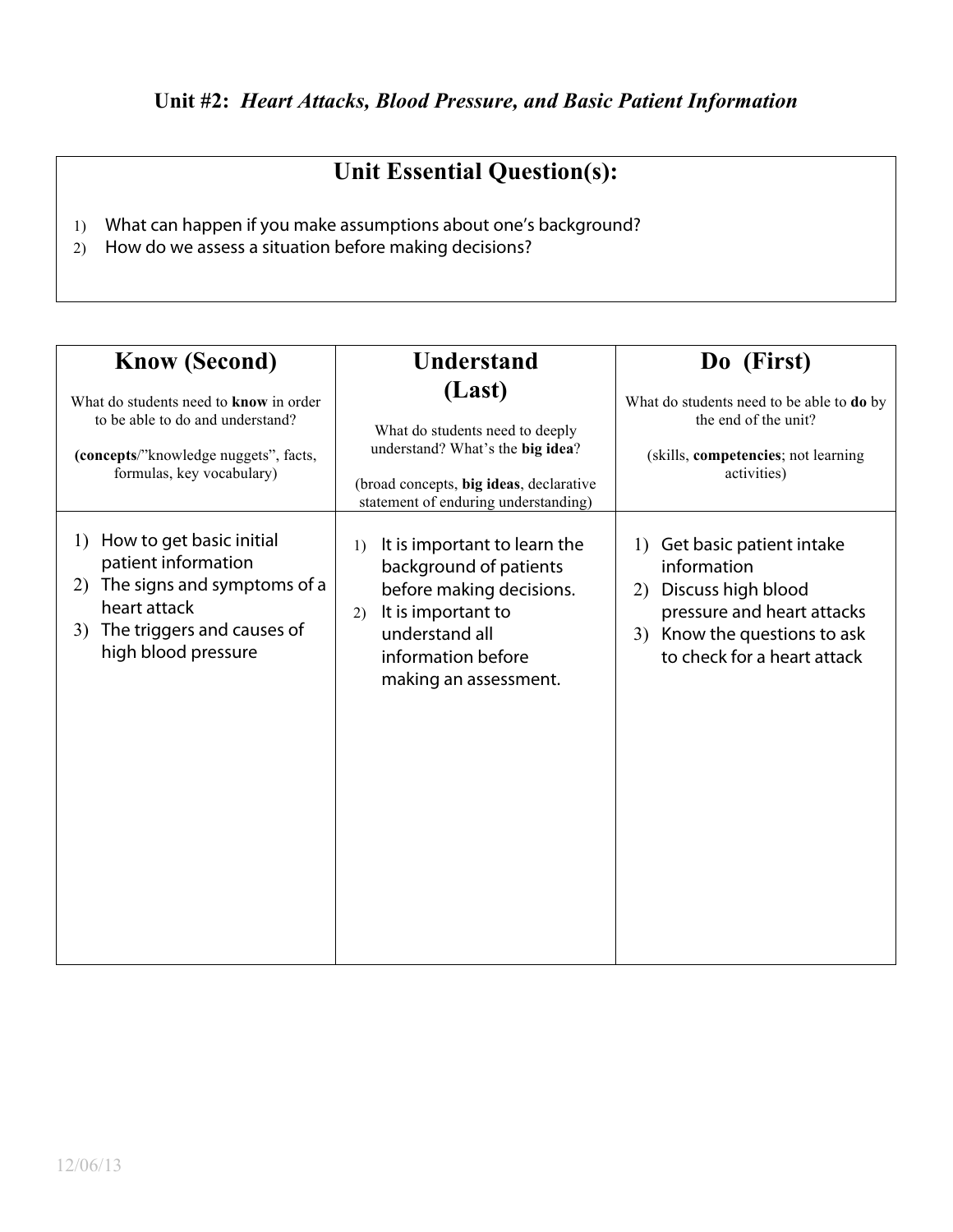- 1) How do you prevent chaos in a crisis situation?
- 2) What role does support personnel play in patient situations?

| <b>Know (Second)</b>                                                                                                                                                                                     | <b>Understand</b>                                                                                                                                                    | Do (First)                                                                                                                                                                                                                              |
|----------------------------------------------------------------------------------------------------------------------------------------------------------------------------------------------------------|----------------------------------------------------------------------------------------------------------------------------------------------------------------------|-----------------------------------------------------------------------------------------------------------------------------------------------------------------------------------------------------------------------------------------|
| What do students need to know in order<br>to be able to do and understand?<br>(concepts/"knowledge nuggets", facts,<br>formulas, key vocabulary)                                                         | (Last)<br>What do students need to deeply<br>understand? What's the big idea?<br>(broad concepts, big ideas, declarative<br>statement of enduring understanding)     | What do students need to be able to do by<br>the end of the unit?<br>(skills, competencies; not learning<br>activities)                                                                                                                 |
| How to talk about<br>1)<br>prescriptions and care<br>instructions<br>Steps to help in the event of<br>2)<br>a car accident<br><b>Grammar for discussing</b><br>3)<br>unexpected and unforeseen<br>events | Giving prescription and<br>1)<br>care instructions must be<br>precise.<br>Crisis situations are<br>2)<br>handled through practice<br>of the steps and<br>procedures. | Give prescription<br>1)<br>instructions and other care<br>instructions<br>Talk about unforeseen or<br>(2)<br>unexpected events<br>Follow procedure for being<br>3 <sup>)</sup><br>the first responder to the<br>scene of a car accident |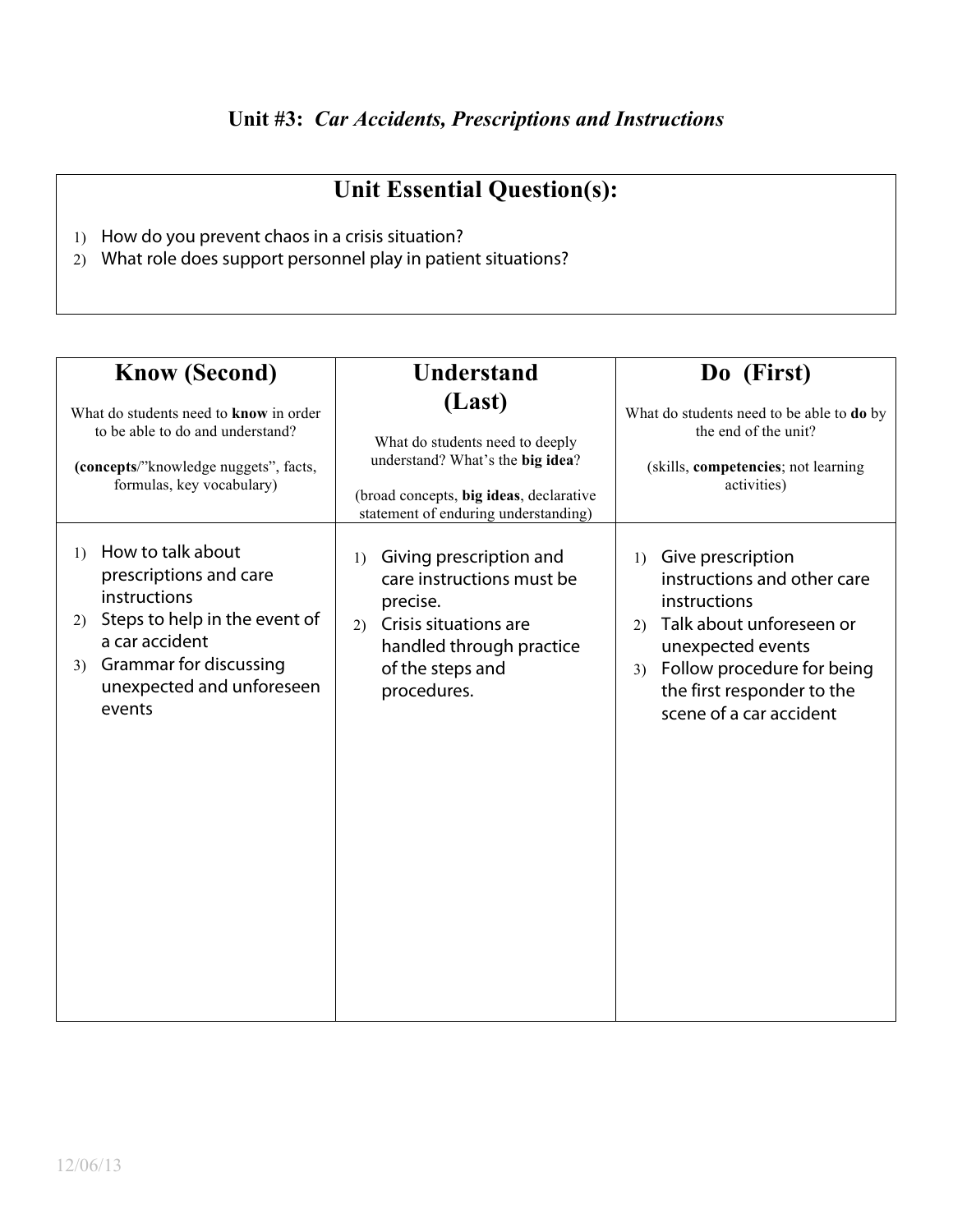#### **Unit #4:** *First Responders*

- 1) What are the tools that first responders use?
- 2) What role do first responders play in emergency situations?

| <b>Know (Second)</b>                                                                                                                                                                                                                                            | <b>Understand</b>                                                                                                                                                | Do (First)                                                                                                                                                                                              |
|-----------------------------------------------------------------------------------------------------------------------------------------------------------------------------------------------------------------------------------------------------------------|------------------------------------------------------------------------------------------------------------------------------------------------------------------|---------------------------------------------------------------------------------------------------------------------------------------------------------------------------------------------------------|
| What do students need to know in order<br>to be able to do and understand?<br>(concepts/"knowledge nuggets", facts,<br>formulas, key vocabulary)                                                                                                                | (Last)<br>What do students need to deeply<br>understand? What's the big idea?<br>(broad concepts, big ideas, declarative<br>statement of enduring understanding) | What do students need to be able to do by<br>the end of the unit?<br>(skills, competencies; not learning<br>activities)                                                                                 |
| Vocabulary pertaining to<br>$\left( \frac{1}{2} \right)$<br>a common Patient Intake<br>form<br>Vocabulary pertaining to<br>2)<br>first responder<br>procedures<br>3) How to tell a patient or<br>client to do something<br>How to talk about an<br>4)<br>injury | First responders are<br>1)<br>often the most important<br>aspect of recovery from<br>an injury.                                                                  | 1) Give a patient advice using<br>subjunctive mood<br>2) Tell the basic tools in an<br>ambulance and first<br>responder bag<br>3) Tell what the role of the<br>first responders are in an<br>emergency. |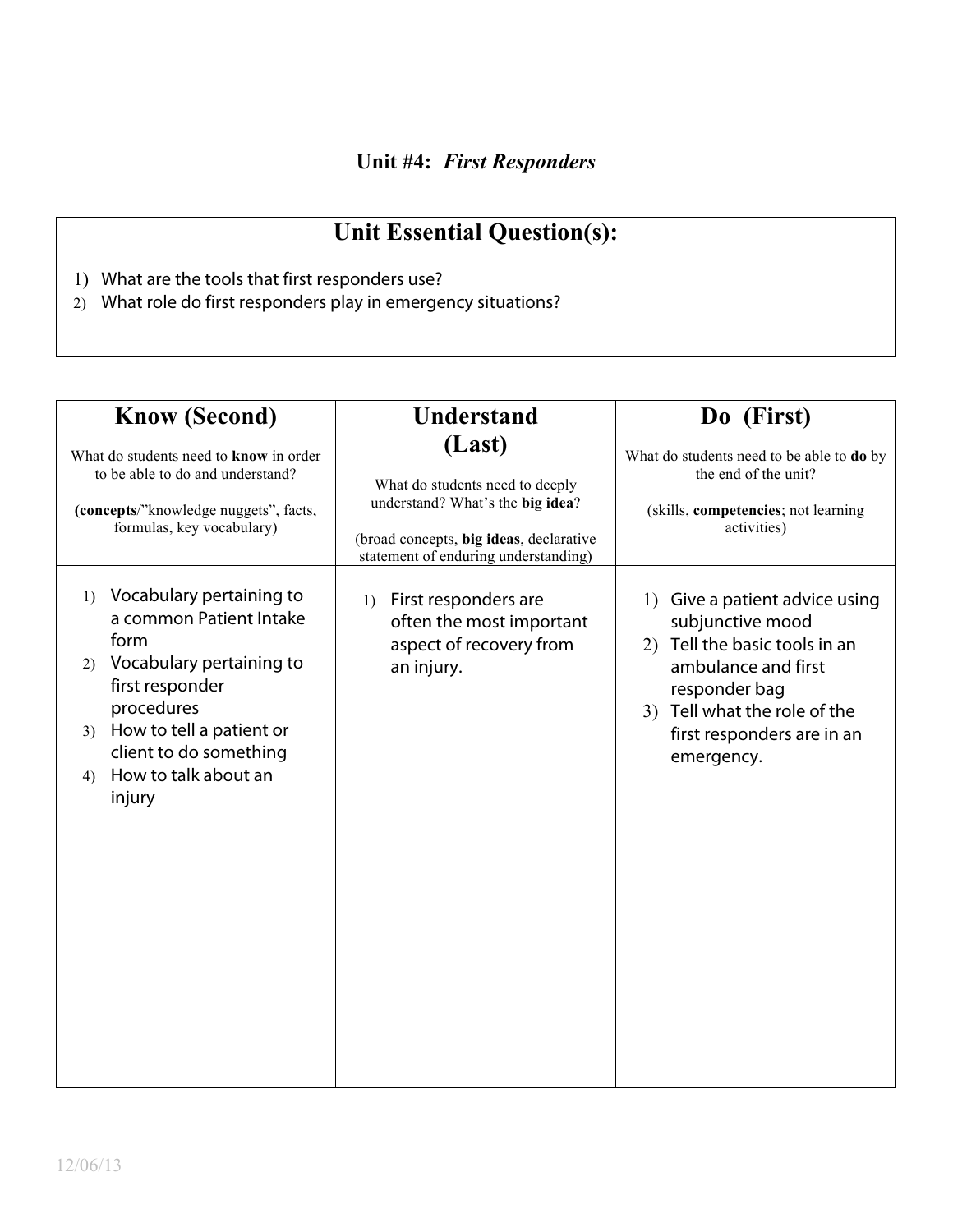- 1) How do you handle a patient who is depressed or suicidal?
- 2) What role do healthcare workers play in a situation where a patient is depressed or suicidal?

| <b>Know (Second)</b>                                                                                                                             | <b>Understand</b>                                                                                                                                                                            | Do (First)                                                                                                                                                                                                                       |
|--------------------------------------------------------------------------------------------------------------------------------------------------|----------------------------------------------------------------------------------------------------------------------------------------------------------------------------------------------|----------------------------------------------------------------------------------------------------------------------------------------------------------------------------------------------------------------------------------|
| What do students need to know in order<br>to be able to do and understand?<br>(concepts/"knowledge nuggets", facts,<br>formulas, key vocabulary) | (Last)<br>What do students need to deeply<br>understand? What's the big idea?<br>(broad concepts, big ideas, declarative<br>statement of enduring understanding)                             | What do students need to be able to do by<br>the end of the unit?<br>(skills, competencies; not learning<br>activities)                                                                                                          |
| The signs, symptoms and<br>1)<br>treatments of depression<br>and suicide<br>Grammar for using common<br>2)<br>Spanish idioms                     | Depression and suicide<br>1)<br>affect many Americans.<br>Depression and suicide<br>2)<br>issues are prevalent in our<br>society.<br>Depression is an illness, not a<br>3)<br>state of mind. | Talk to patients about<br>$\left( \right)$<br>depression and suicide<br>Recognize the warning signs<br>2)<br>for depression and suicide<br>Follow procedure for<br>3)<br>responding to a patient in a<br>clinic or crisis center |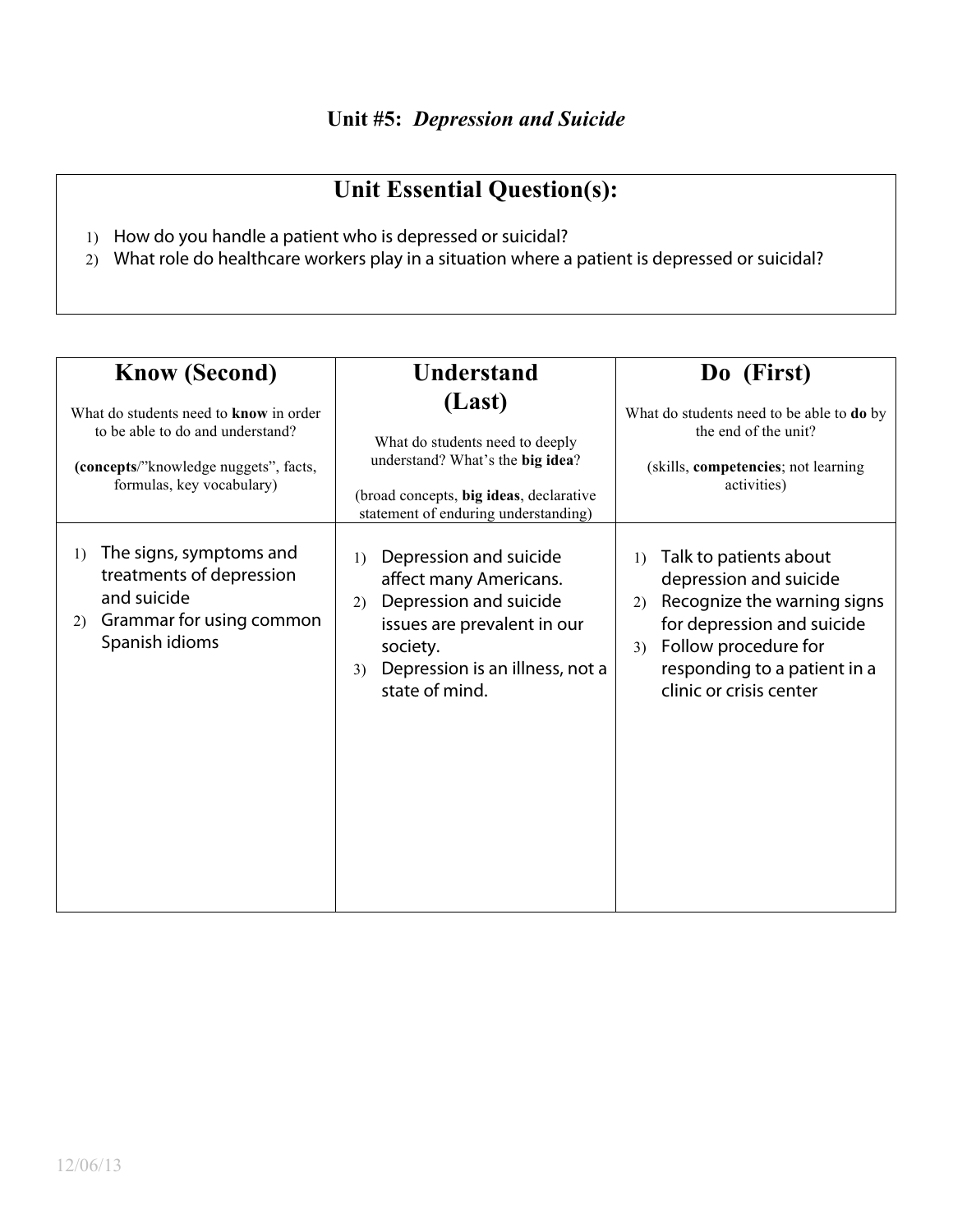- 1. How does one translate in the medical profession properly and accurately without risk of liability?
- 2. How does one relate to patients?

| <b>Know (Second)</b>                                                                                                                                                                                                            | <b>Understand</b>                                                                                                                                                                                                                                       | Do (First)                                                                                                              |
|---------------------------------------------------------------------------------------------------------------------------------------------------------------------------------------------------------------------------------|---------------------------------------------------------------------------------------------------------------------------------------------------------------------------------------------------------------------------------------------------------|-------------------------------------------------------------------------------------------------------------------------|
| What do students need to know in order<br>to be able to do and understand?<br>(concepts/"knowledge nuggets", facts,<br>formulas, key vocabulary)                                                                                | (Last)<br>What do students need to deeply<br>understand? What's the big idea?<br>(broad concepts, big ideas, declarative<br>statement of enduring understanding)                                                                                        | What do students need to be able to do by<br>the end of the unit?<br>(skills, competencies; not learning<br>activities) |
| Vocabulary pertaining<br>1)<br>tests and hospitals<br>Vocabulary pertaining to<br>(2)<br>a common Patient Intake<br>form<br>How to properly<br>3 <sup>)</sup><br>translate for a patient<br>Appropriate bedside<br>4)<br>manner | There are several ways to<br>$\left( \right)$<br>interpret for patients and<br>doctors.<br>Translation in the<br>2)<br>medical profession<br>carries major risk and<br>liability.<br>Bedside manner is as<br>3)<br>important as knowledge<br>and skill. | Properly place adjectives<br>1)<br>and adverbs<br>Translate accurately for a<br>2)<br>patient                           |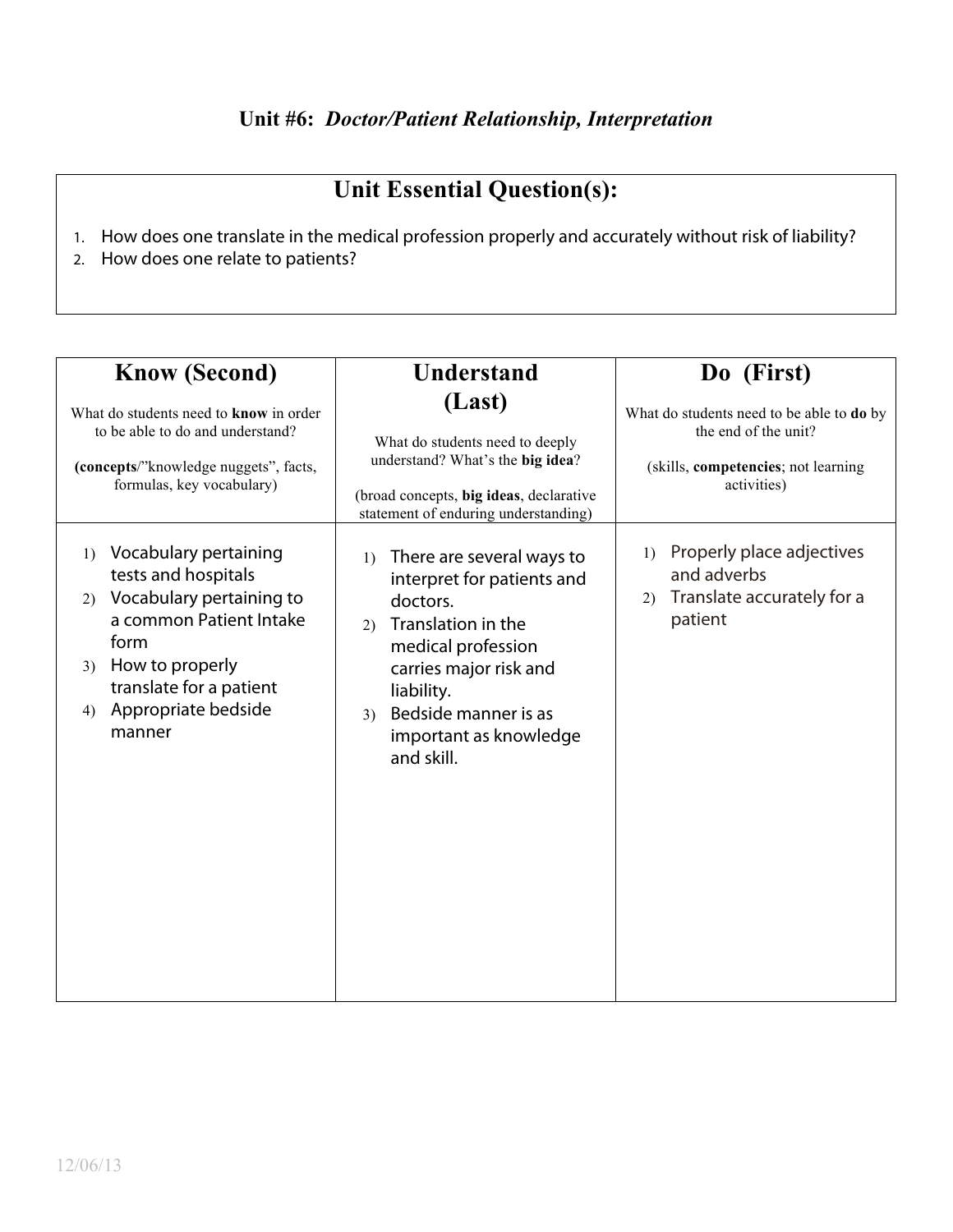- 1. What types of illnesses are common for children?
- 2. What injections or inoculations are suggested for children?

| <b>Know (Second)</b>                                                                                                                                                                                           | <b>Understand</b>                                                                                                                                                | Do (First)                                                                                                              |
|----------------------------------------------------------------------------------------------------------------------------------------------------------------------------------------------------------------|------------------------------------------------------------------------------------------------------------------------------------------------------------------|-------------------------------------------------------------------------------------------------------------------------|
| What do students need to know in order<br>to be able to do and understand?<br>(concepts/"knowledge nuggets", facts,<br>formulas, key vocabulary)                                                               | (Last)<br>What do students need to deeply<br>understand? What's the big idea?<br>(broad concepts, big ideas, declarative<br>statement of enduring understanding) | What do students need to be able to do by<br>the end of the unit?<br>(skills, competencies; not learning<br>activities) |
| Vocabulary pertaining<br>1)<br>childhood illnesses and<br>diseases<br>Vocabulary pertaining to<br>(2)<br>a common Patient Intake<br>form<br>How to talk to a patient<br>3)<br>about his/her son or<br>daughter | Home remedies are often<br>$\left( \right)$<br>used in Hispanic cultures.<br>Well-child visits are<br>2)<br>different than visits for<br>illness or injury.      | Properly use infinitives<br>1)<br>and gerunds<br>Talk to patients about<br>2)<br>childhood issues and<br>illnesses      |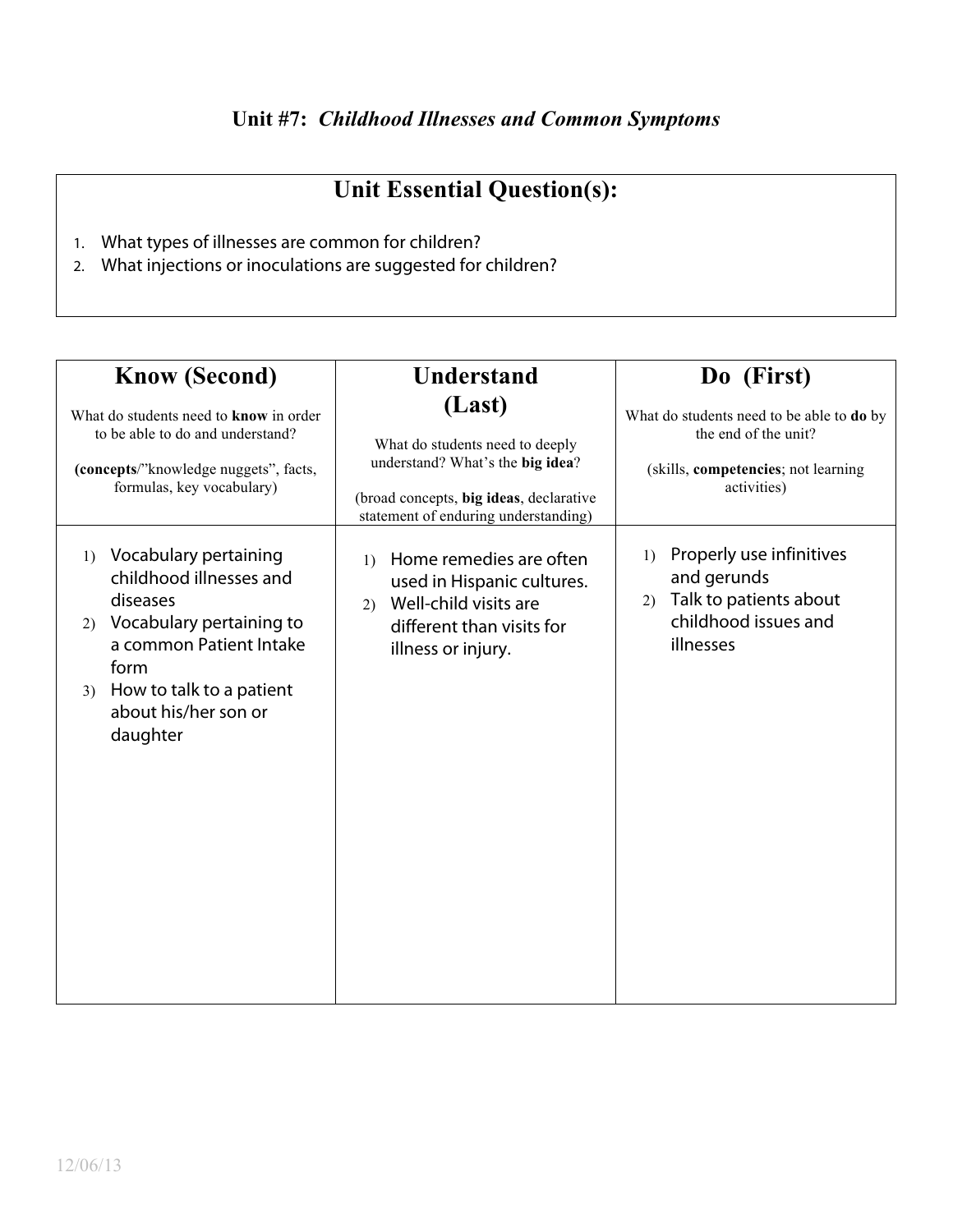1. How does one determine illnesses that may not have a specific test or analysis for diagnosis?

| <b>Know (Second)</b>                                                                                                                                    | <b>Understand</b>                                                                                                                                                | Do (First)                                                                                                                                                  |
|---------------------------------------------------------------------------------------------------------------------------------------------------------|------------------------------------------------------------------------------------------------------------------------------------------------------------------|-------------------------------------------------------------------------------------------------------------------------------------------------------------|
| What do students need to <b>know</b> in order<br>to be able to do and understand?<br>(concepts/"knowledge nuggets", facts,<br>formulas, key vocabulary) | (Last)<br>What do students need to deeply<br>understand? What's the big idea?<br>(broad concepts, big ideas, declarative<br>statement of enduring understanding) | What do students need to be able to <b>do</b> by<br>the end of the unit?<br>(skills, competencies; not learning<br>activities)                              |
| Vocabulary pertaining to<br>1)<br>unexplained illnesses<br>Past subjunctive<br>2)<br>construction                                                       | Some illnesses are real even<br>$\left( \right)$<br>though there may be no<br>confirmation exam, analysis<br>or test.                                            | Properly use past<br>$\left( \right)$<br>subjunctive<br>Talk to patients about<br>2)<br>illnesses that may have<br>symptoms without<br>physical connections |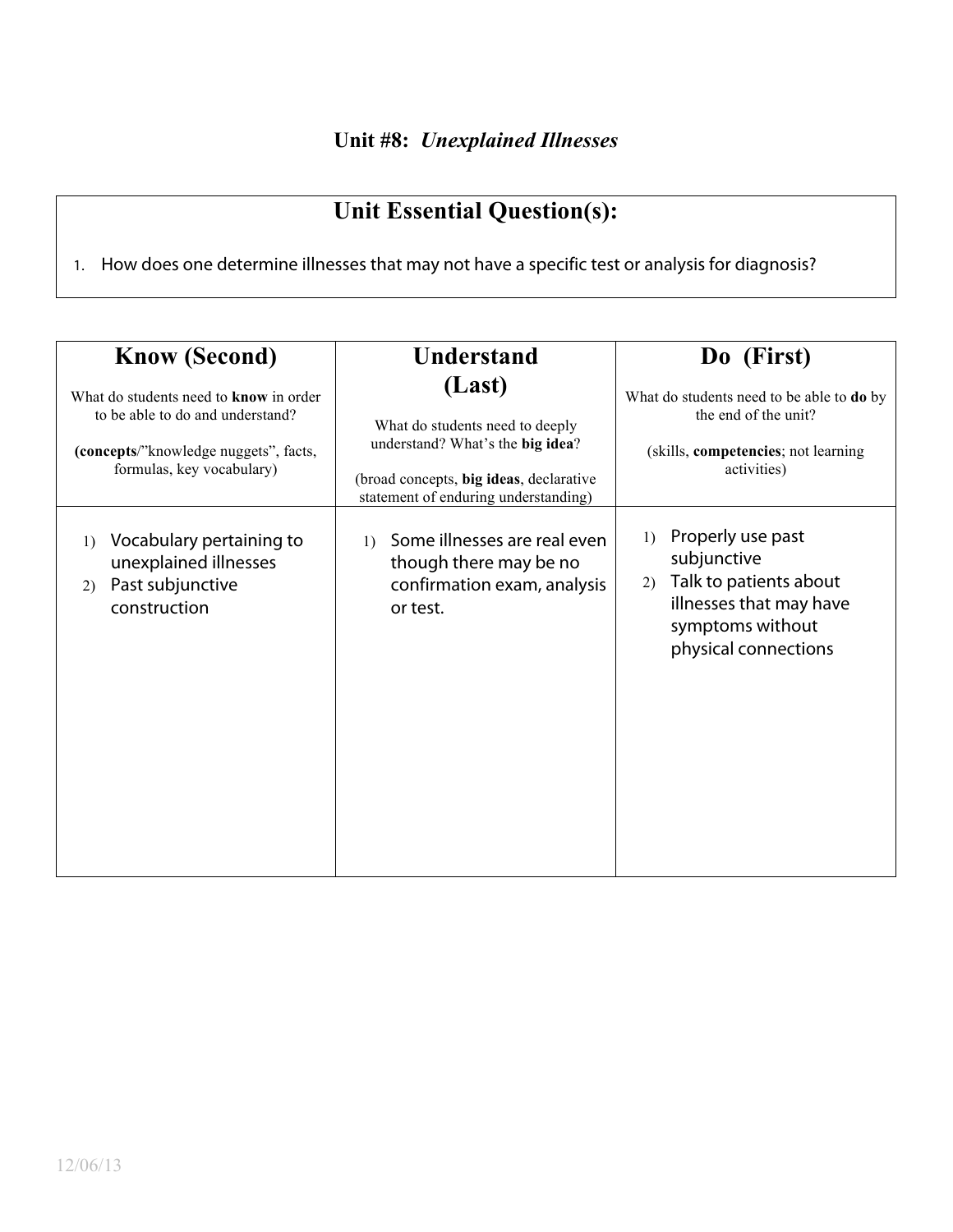- 1. What are some of the more common sports injuries seen in doctor's offices?
- 2. What is the difference among the different therapies for treatment?

| <b>Know (Second)</b>                                                                                                                                            | <b>Understand</b>                                                                                                                                                        | Do (First)                                                                                                                                                                                            |
|-----------------------------------------------------------------------------------------------------------------------------------------------------------------|--------------------------------------------------------------------------------------------------------------------------------------------------------------------------|-------------------------------------------------------------------------------------------------------------------------------------------------------------------------------------------------------|
| What do students need to know in order<br>to be able to do and understand?<br>(concepts/"knowledge nuggets", facts,<br>formulas, key vocabulary)                | (Last)<br>What do students need to deeply<br>understand? What's the big idea?<br>(broad concepts, big ideas, declarative<br>statement of enduring understanding)         | What do students need to be able to do by<br>the end of the unit?<br>(skills, competencies; not learning<br>activities)                                                                               |
| Vocabulary pertaining to<br>1)<br>sports injuries and<br>different therapy options<br>"Modismos" or sayings<br>(2)<br>with the verbs "tener",<br>"dar", "hacer" | Sports injuries are one area<br>1)<br>that a general practitioner<br>deals with.<br>There are different types of<br>2)<br>therapies for treatment of<br>sports injuries. | Properly use common<br>1)<br>expressions in the<br>Spanish language that<br>use specific verbs<br>Talk to patients about<br>2)<br>sports injuries and<br>explain the injury and<br>treatment options. |